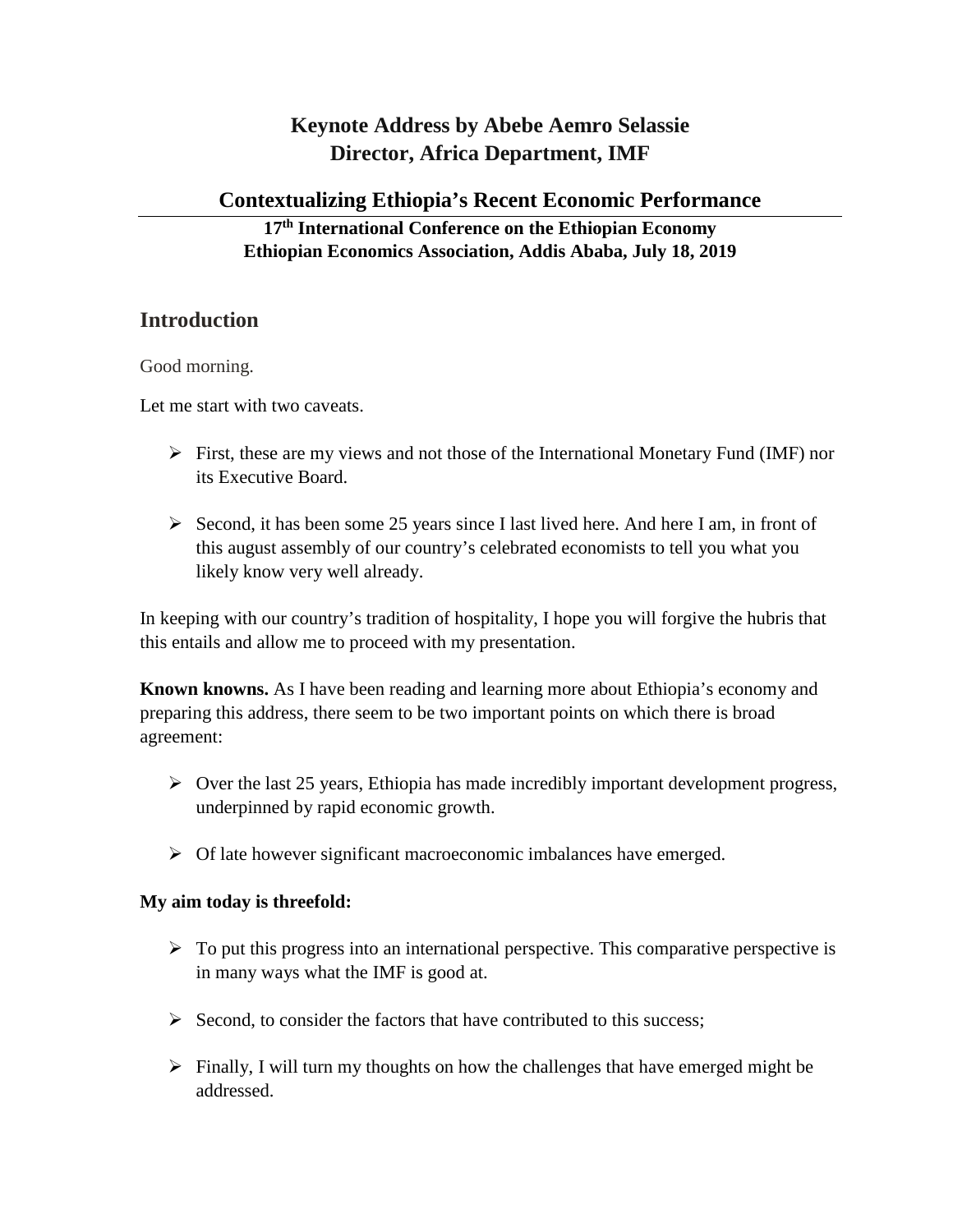## **A Three Act Play**

The period I will be focusing on is economic developments since the early 1990s. There are two reasons for this.

First, the end of the Cold War was a seminal moment that greatly shaped the political and economic history of dozens of countries around the world, many countries in Africa and notably here also. Second, and as I noted at the outset, this period roughly mirrors the start of my own working career as an economist and thus is the period I know best.

My starting point for today's presentation was to ask, from the vantage point of the early 1990s, what was it that Ethiopia, and indeed other developing countries, needed to do to succeed at development?

And while in the rest of my talk I will focus on the economic aspects of development, economic progress of course does not happen in isolation. Indeed, economic transformation in the absence of political, social, and institutional improvements is not unlike building a skyscraper without a foundation.

Economic progress is only complete when there is also progress along these other axes. The specific form of political, social, and institutional arrangements that are compatible with economic progress of course can vary from country to country. My sense is that it is when transformation along one of these axes far exceeds, or is well-behind, transitions in other dimensions, we see deep economic and/or political stresses. There are exceptions of course. But these tend to be very rare.



### **Economic transformation/development occurs along** several dimensions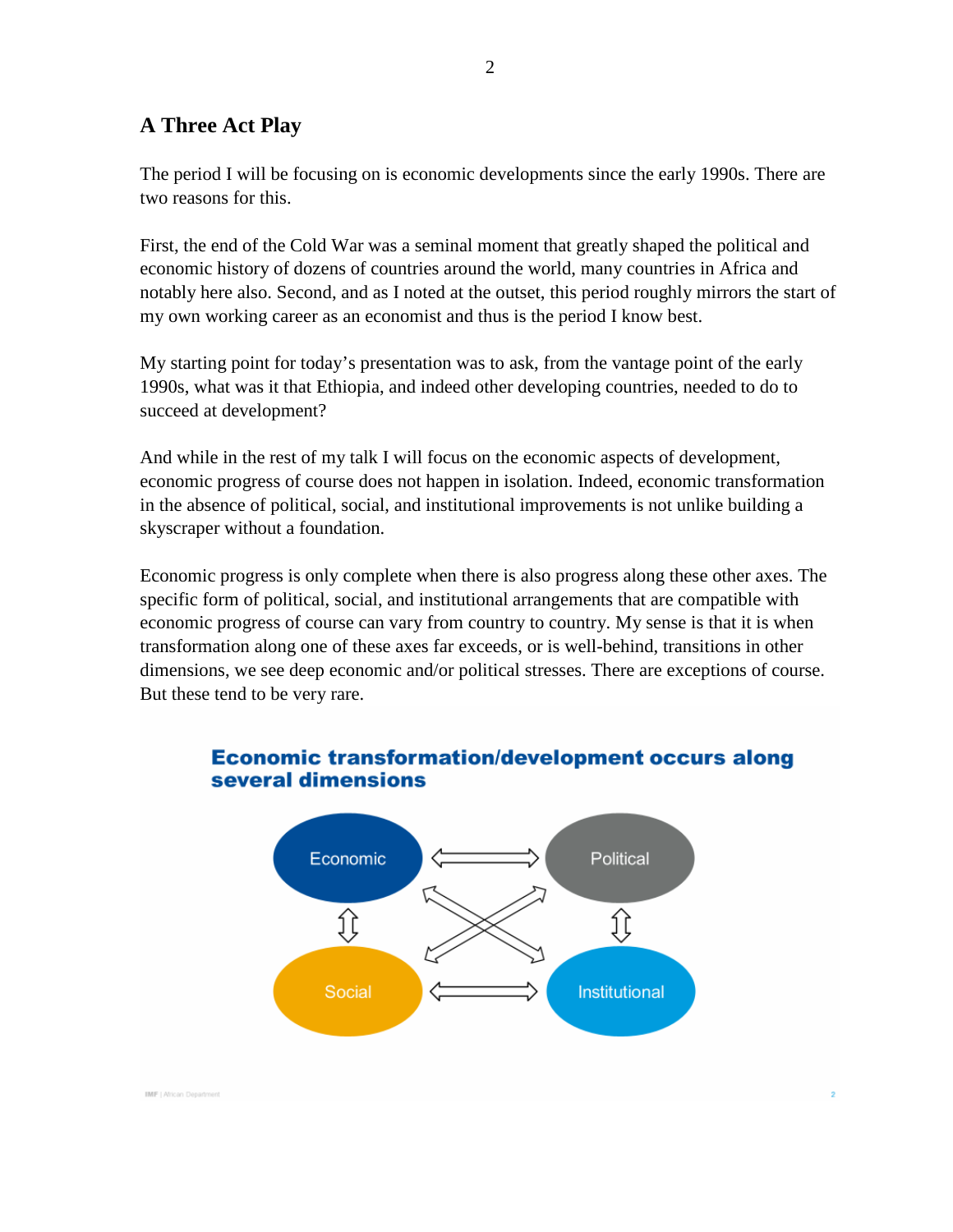If Gash Tsegaye Gebremedhin or one of our other great playwrights were to dramatize the wishes of many policymakers in the early 1990s, it would likely have been a play with three acts:

- **Act I would have been getting growth started,**
- **Act II, sustaining high growth for decades; and**
- **Act III, engendering structural transformation.**



Getting growth started is perhaps the easy part. Two to three years, or even five years of uninterrupted growth are not uncommon. Work by Jones and Olken and others have shown that getting growth started is relatively easy—it can happen for a range of reasons, from a change in the economic climate to random changes in leadership.

Sustained and sufficiently high growth for decades has been the more difficult feat for developing countries.

And effecting structural transformation, the more challenging feat still. And rightly so, since this is the kernel of sustained economic development.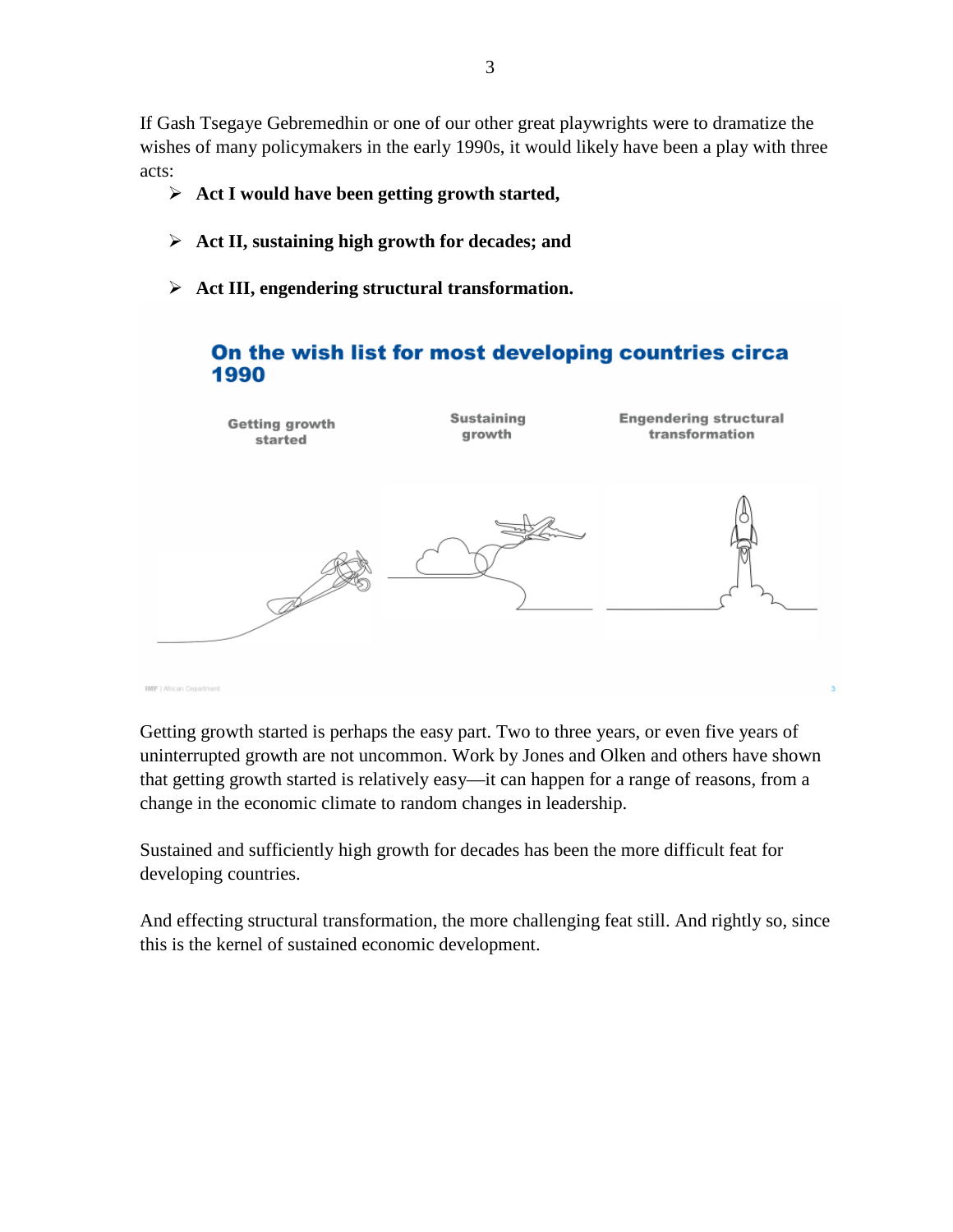## **The Stylized Facts**

How then have Ethiopia and other sub-Saharan African countries done in these three areas?

A look at the path of real GDP growth shows what is by now a familiar story.

There was relatively little change in per-capita income levels until the mid-1990s—indeed, a decline relative to much the rest of the world, followed by a marked, and to date, sustained increase.

Growth accelerated in the mid-1990s in many African countries. In the case of Ethiopia, it was closer to 2003. I have split the sub-Saharan Africa (SSA) sample into two—the full sub-Saharan sample, depicted by the grey line—and the fast growing SSA countries, depicted by the blue line.



# Limited progress, followed by rapid growth

*[Note: SSA comparator countries comprise Senegal, Rwanda, Tanzania, Kenya, Uganda and Ghana.]*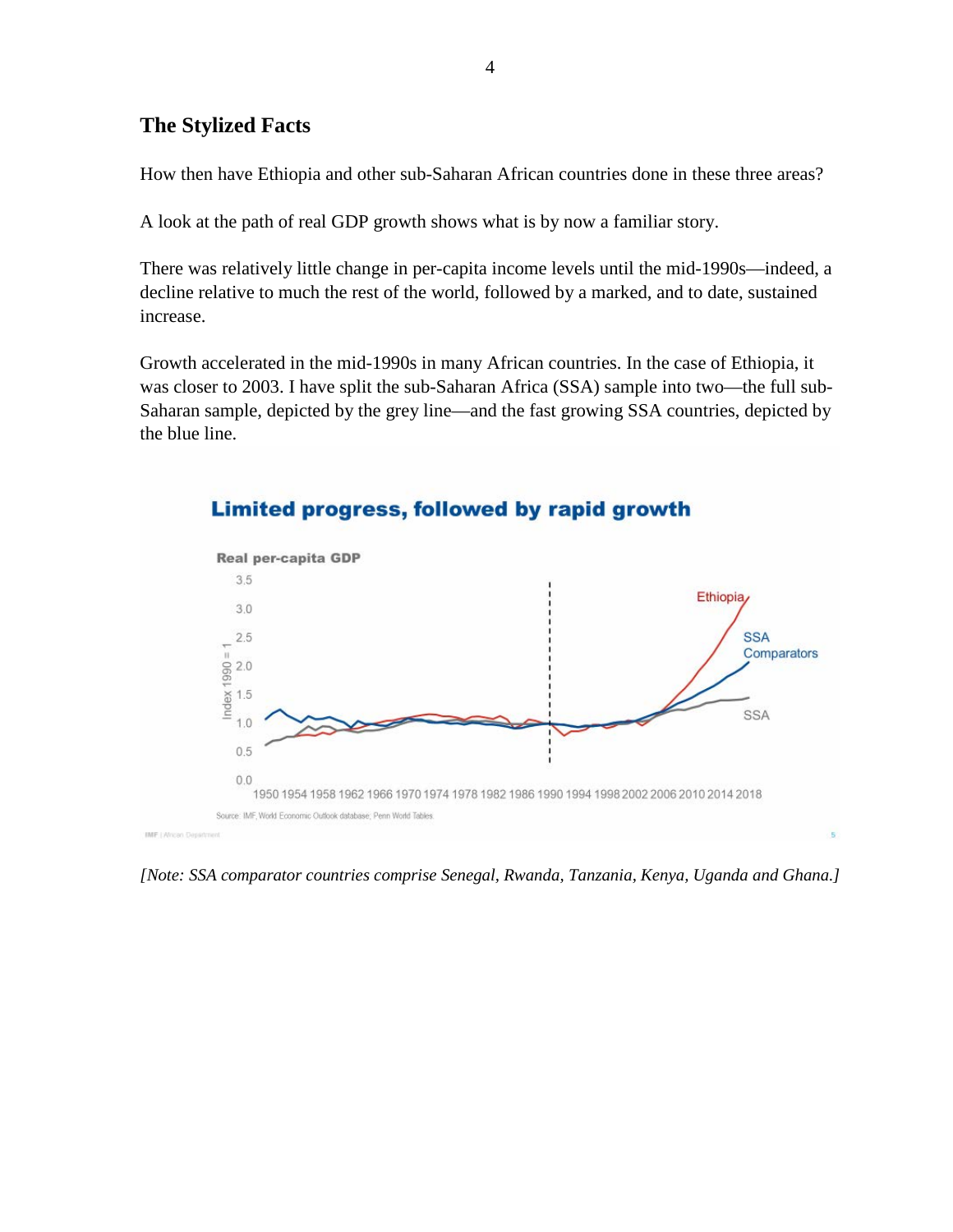Ethiopia's performance is also fairly impressive relative to many countries in the rest of the world. This chart compares per-capita income in 1990 vs 2018. The further above the diagonal line a country is, the larger the improvement in per-capita income.

Since 1990, per capita income in the world has increased by about 50 percent. For the median SSA country, this increase was 45 percent. In the case of Ethiopia, it was over 200 percent!

Of course, there are countries that have done better still—China (960 percent increase) and India (280 percent increase).



But as we know, it is not just growth that matters for well-being. Have other development outcomes mirrored the strong comparative growth outcomes?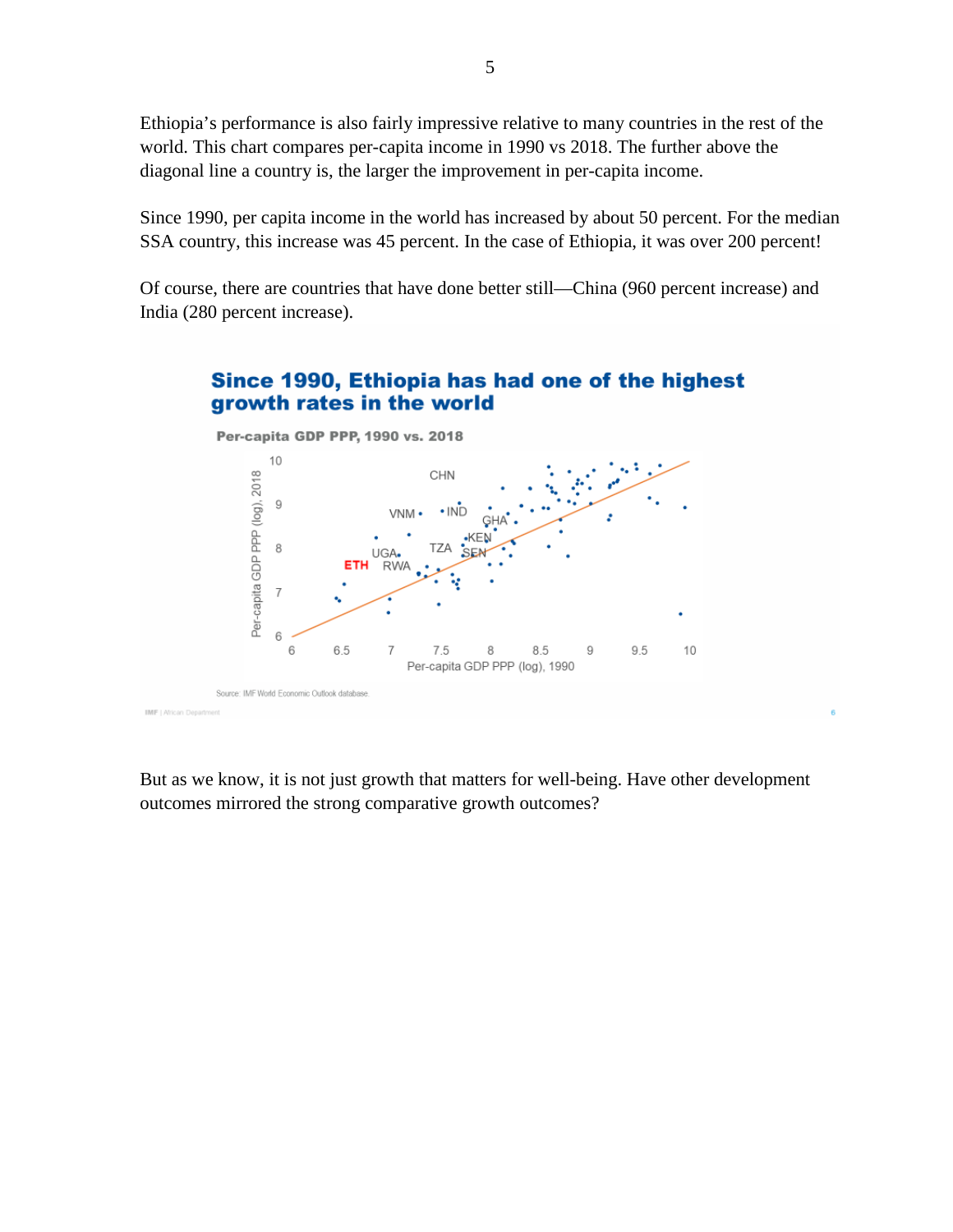One of the clearest indicators of well-being is life expectancy. In Ethiopia it increased from 50 to 60 years in a little over 10 years—that puts Ethiopia in the top quartile globally in terms of speed of raising life expectancy.



### The improvement in health indicators appears to be broad based - infant mortality decreased rapidly from 100 deaths per 1000 live births to 50.

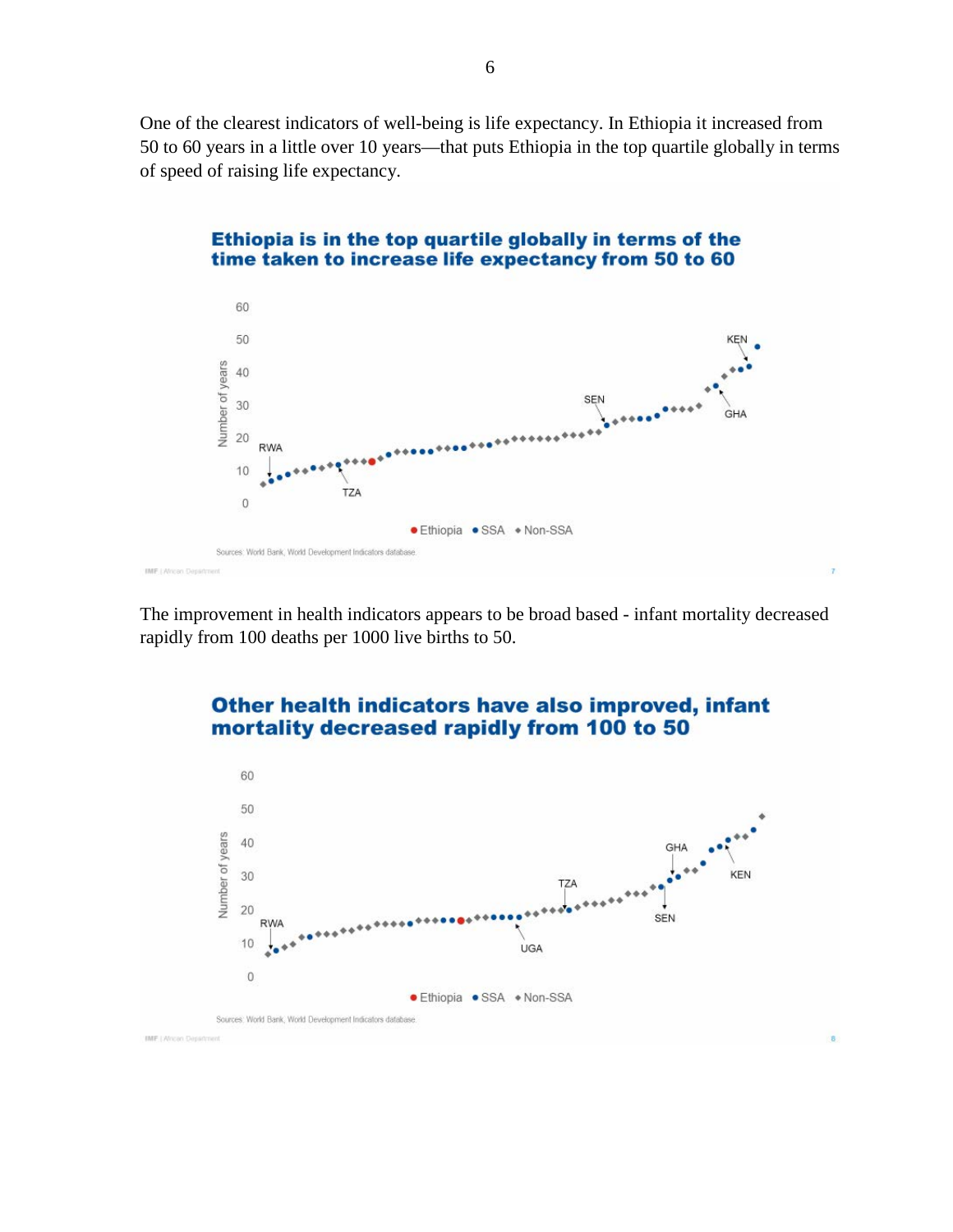There are many other indicators that one can look at of course. This presentation is not meant to be exhaustive. By and large, what most indicators point to is that Ethiopia's the level of development has been below the SSA average in many cases before its growth acceleration and have caught up and/or exceeded the SSA averages over the last 20-30 years.

So, in terms of the first challenge that faced Ethiopia and many other African countries in the early 1990s, initiating high growth has been achieved and this has been accompanied by broad based improvements in living standards.

On the second challenge, sustaining growth, the picture has been generally good. There are 18 countries that have sustained positive GDP growth for 20 years.



# However, positive growth has only been sustained for 15 years

All the more so because the global economic environment has not been consistently supportive. To be sure, global growth has been higher for significant parts of this period relative to the 1970s and 80s. But there were also many challenges. To mention just one of these: the terms of trade facing non-oil commodity producing countries that comprise many sub-Saharan fast growers have worsened as global commodity prices have been high for a sustained period of time.

The duration of Ethiopia's growth phase has been somewhat shorter though—some 15 years. For this reason, we also considered the evolution of key aggregates in a different way. This also takes into account that growth takes-offs begin at different points for different countries.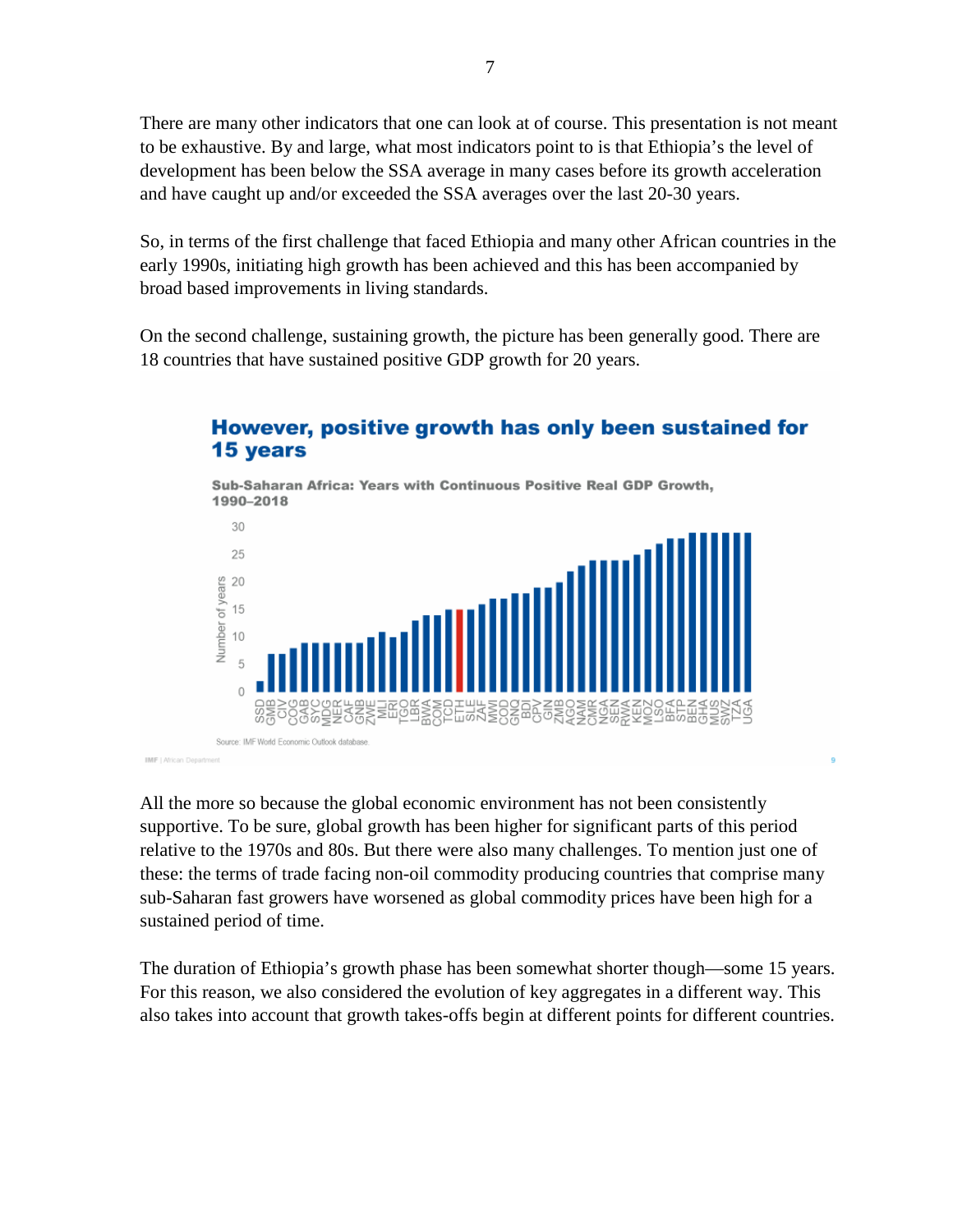These charts look at economic and development performance before and after take-off time in Ethiopia and a group of comparator countries in sub-Saharan Africa and the rest of the world that experienced sustained growth episodes.

Here we show real GDP per capita in Ethiopia, it began much lower than peers at the point of take-off but has since been feverishly catching up.





*[Note: Sustained-growth case countries based on Johnson, Ostry, and Subramanian (2007). The criteria are as follows: Countries must have experienced: (a) an improvement in growth rates of at least 2 percentage points per capita; (b) sustained growth of at least 3½ percent per capita for seven years; and (c) higher post-acceleration income level than the pre-acceleration peak. In addition, growth per capita must remain above 3 percent after seven years.* 

 $10<sup>1</sup>$ 

- − *Non-SSA countries are Chile (1985), China (1977), Dominican Republic (1968), Egypt (1975), Indonesia (1966), Korea (1961), Malaysia (1969), Singapore (1968), Taiwan Province of China (1960), Thailand (1959), Tunisia (1967), and Vietnam (1984).*
- − *SSA countries are Botswana (1966), Ghana (1990), Lesotho (1984), Mauritius (1970), Rwanda (1996), Tanzania (1994), and Uganda (1993).]*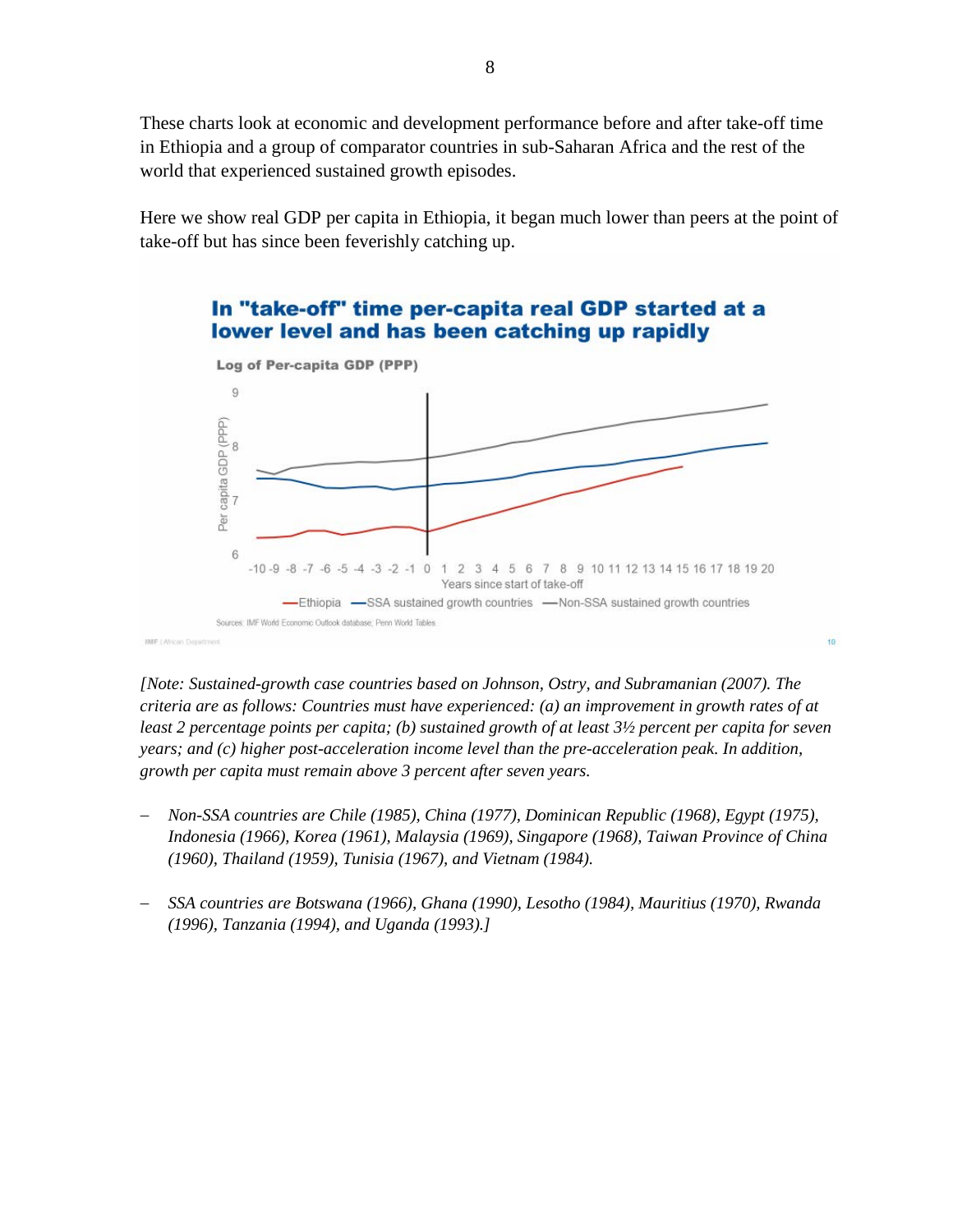There is an even better picture when we look at non-income indicators such as life expectancy. Taking as given that per capita income and health outcomes are correlated—in the broadest of terms—we see Ethiopia's furious pace of progress since the 2000s or so.

Ethiopia began with life expectancy well below other sustained growth countries and has now almost caught up to the fast-growing countries in the rest of the world at the same time as their take-offs.



### Life expectancy has improved at a rapid pace...

And infant mortality has also declined significantly.

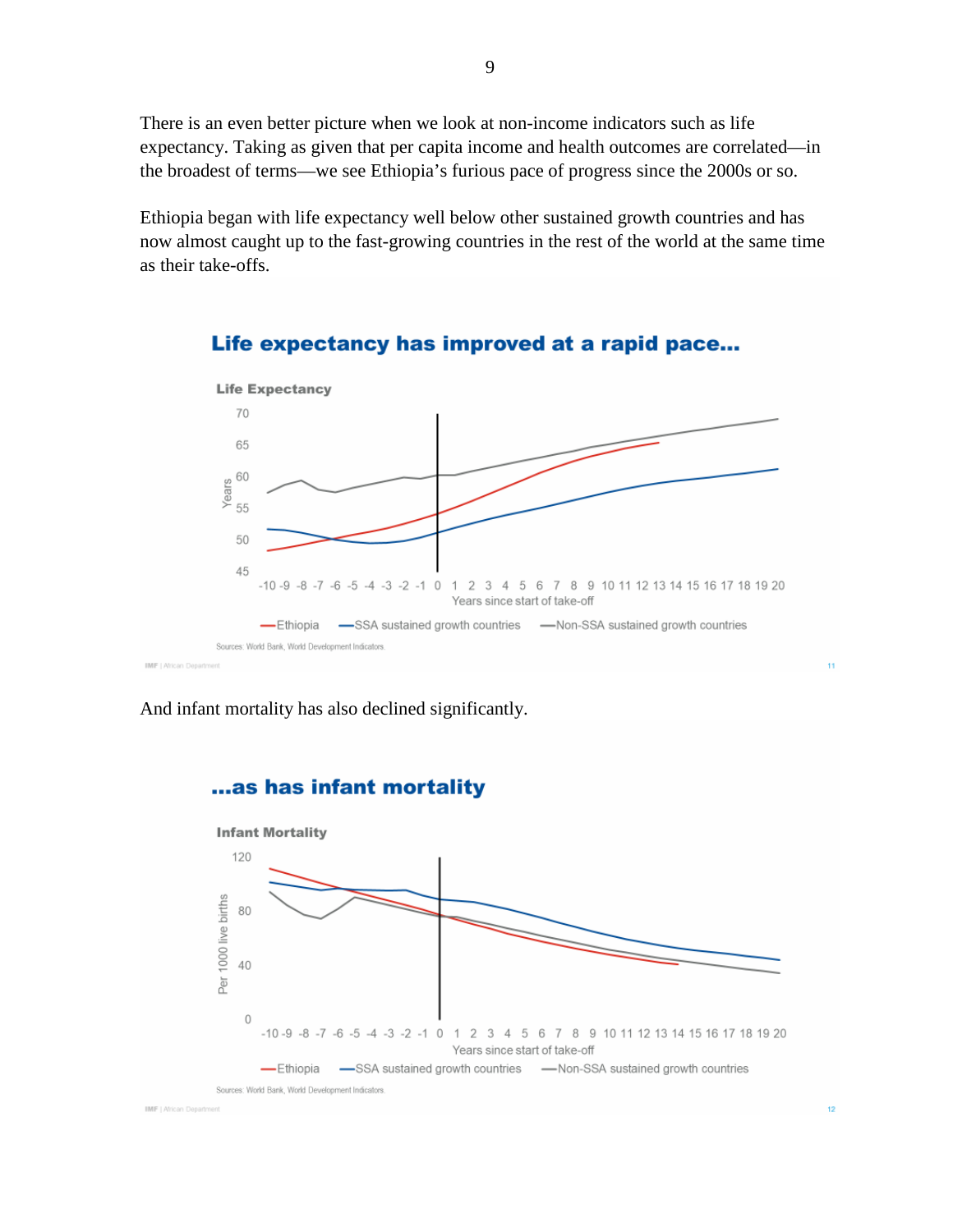What of the third act of the play, economic transformation?

How effective have Ethiopia and other African countries been at engendering economic transformation? This question is perhaps even more salient in the case of Ethiopia because of the concerted effort that has been made to foster a manufacturing-led take-off.

This is an area where the picture is less benign for the region as a whole. Specifically, on Ethiopia, Stefan Dercon, in his keynote presentation last year has very clearly laid out where things stand. More generally, most of you in this audience know much more about where things stand. So, I will be brief on this point.

In Ethiopia, as elsewhere in sub-Saharan Africa, structural transformation has progressed, though very little in terms of the share of employment in the industrial sector.



### **But what of structural transformation?**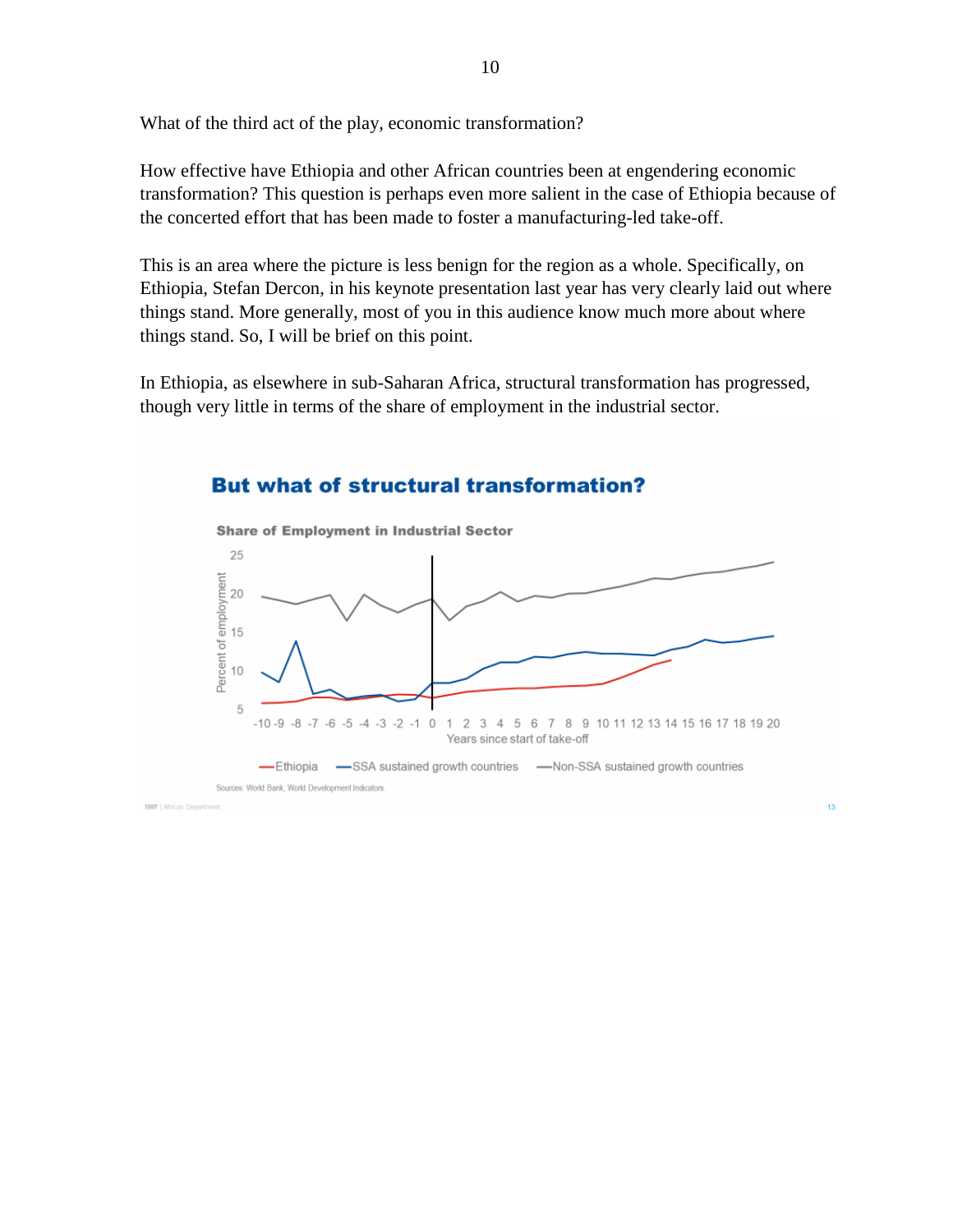In terms of the industrial sector's value added in GDP, this has increased sharply in recent years in Ethiopia getting closer to the other comparator groups.



 $14$ 

# The large increase in value added of the industrial

But this has been driven predominantly by the construction sector.

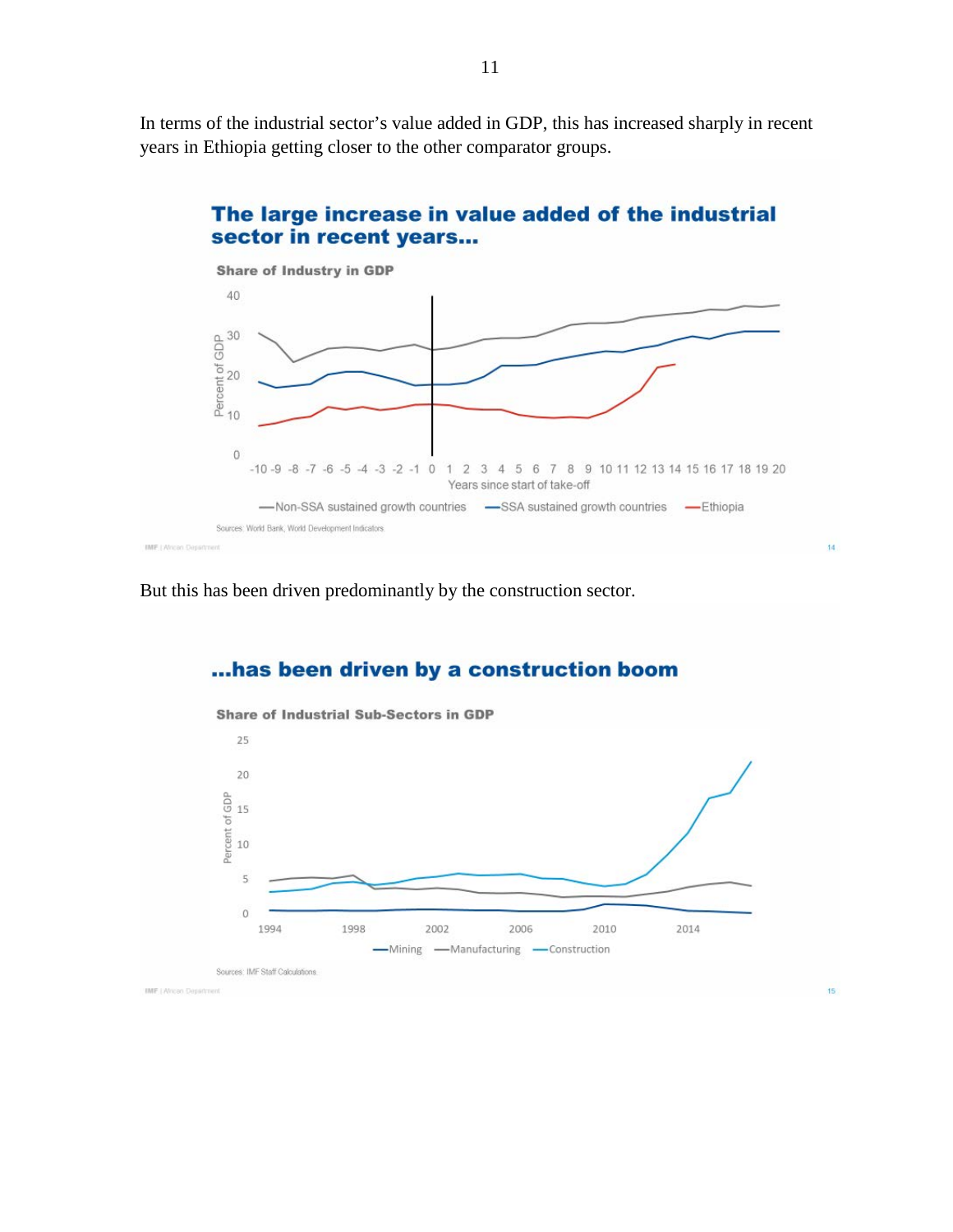Similar to other observers, my conclusion is that it is too soon to say if the recent industrialization push will have an enduring effect. Much of the "hardware" necessary for rapid industrialization—industrial parks, road and electricity infrastructure, etc.—have been put in place.

But the economic transformation risks being stifled because the "software" that is as important for effective industrialization is missing—things like access to credit and sufficient foreign exchange for the private sector.

Even here, the picture is not uniformly weak. The strides that have been made to increase tertiary education is quite impressive. I will return to this point later in my presentation.

# **What has Differentiated Ethiopia's Performance?**

Growth in Ethiopia, on average, has been 8.1 percent in 2000-10 and 9.5 percent in 2010-18, this compares with 5.6 and 5.9 percent respectively in other fast-growing countries in sub-Saharan Africa.

I will look at the composition of growth in a couple of different ways in the next two slides. Here, I focus on the last four decades and rely on a sample of sub-Saharan African and nonsub-Saharan African comparator countries with similar levels of income as Ethiopia and which have witnessed high growth in recent years.

*[Note: SSA comparators are Senegal, Rwanda, Tanzania, Kenya, Uganda, Ghana. Non-SSA comparators are Egypt, Tunisia, Vietnam, Bangladesh, Cambodia.]*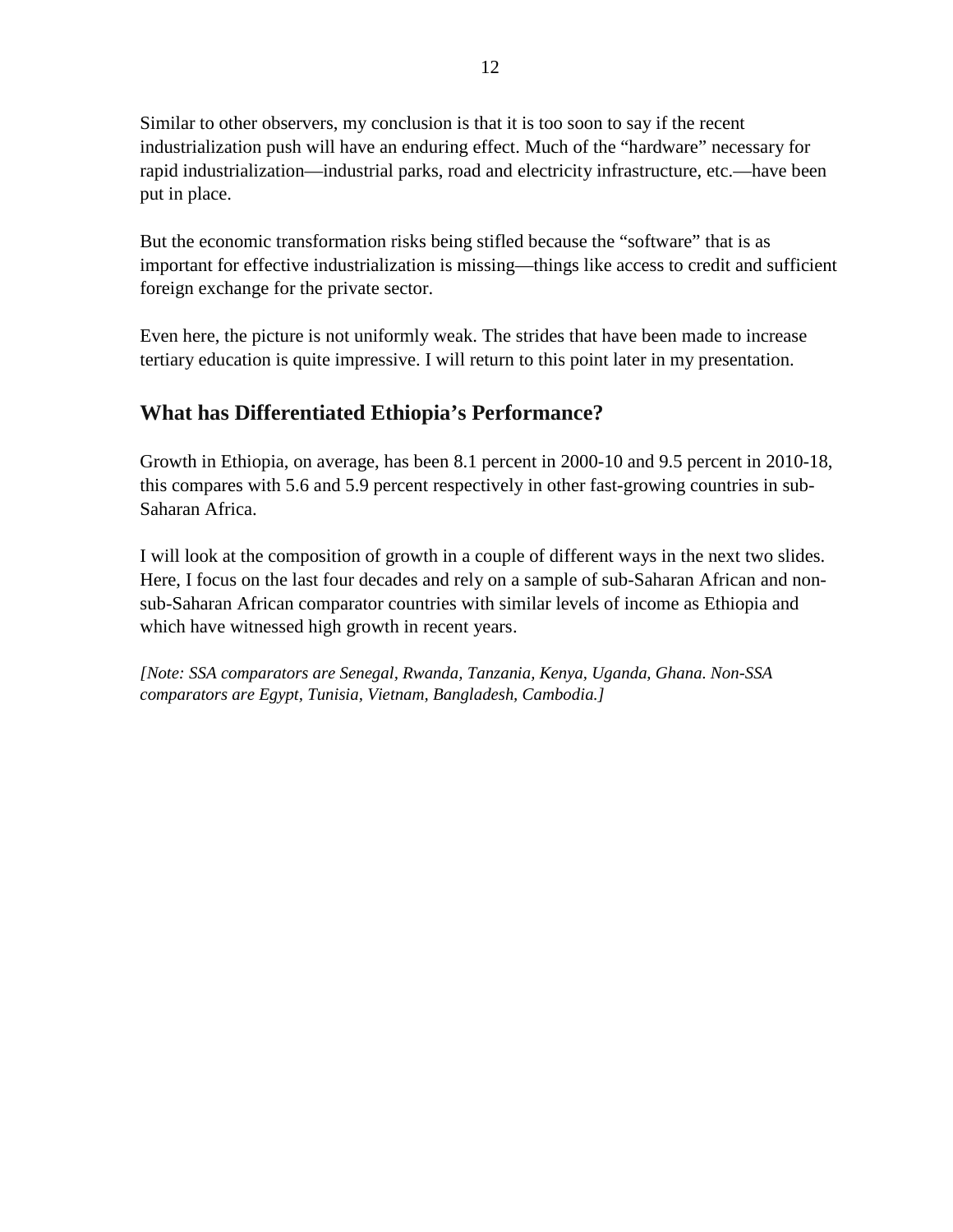First, I consider the contributions to growth from human and physical capital accumulation, labor force growth, and improvement in productivity. What is most striking is the shift from the lion's share of growth coming from productivity improvements in the decade to 2010 to physical capital accumulation being the main source of growth in the more recent period.



*[Note: Methodology follows Hall and Jones (1999), benchmark Cobb-Douglas technology such that:*   $F = AK^{\gamma}(1-\alpha)$  (*Lh*)<sup>*^o*</sup>. The stock of capital, K, is computed using the perpetual inventory equation *using WEO investment data and the depreciation rate set to 6 percent, initial capital stock is from Penn World Tables 9.0. L is the number of workers from ILO. h is based on the average years of schooling in the population over 25 years of age from Penn World Tables 9.0.*  $\alpha$ *, the share of wages in total value added, is from Penn World Tables 9.0. For countries where it is not available, including Ethiopia, the cross-sectional average in SSA for each year is used. Simple average of SSA comparators and all other SSA countries reported.]*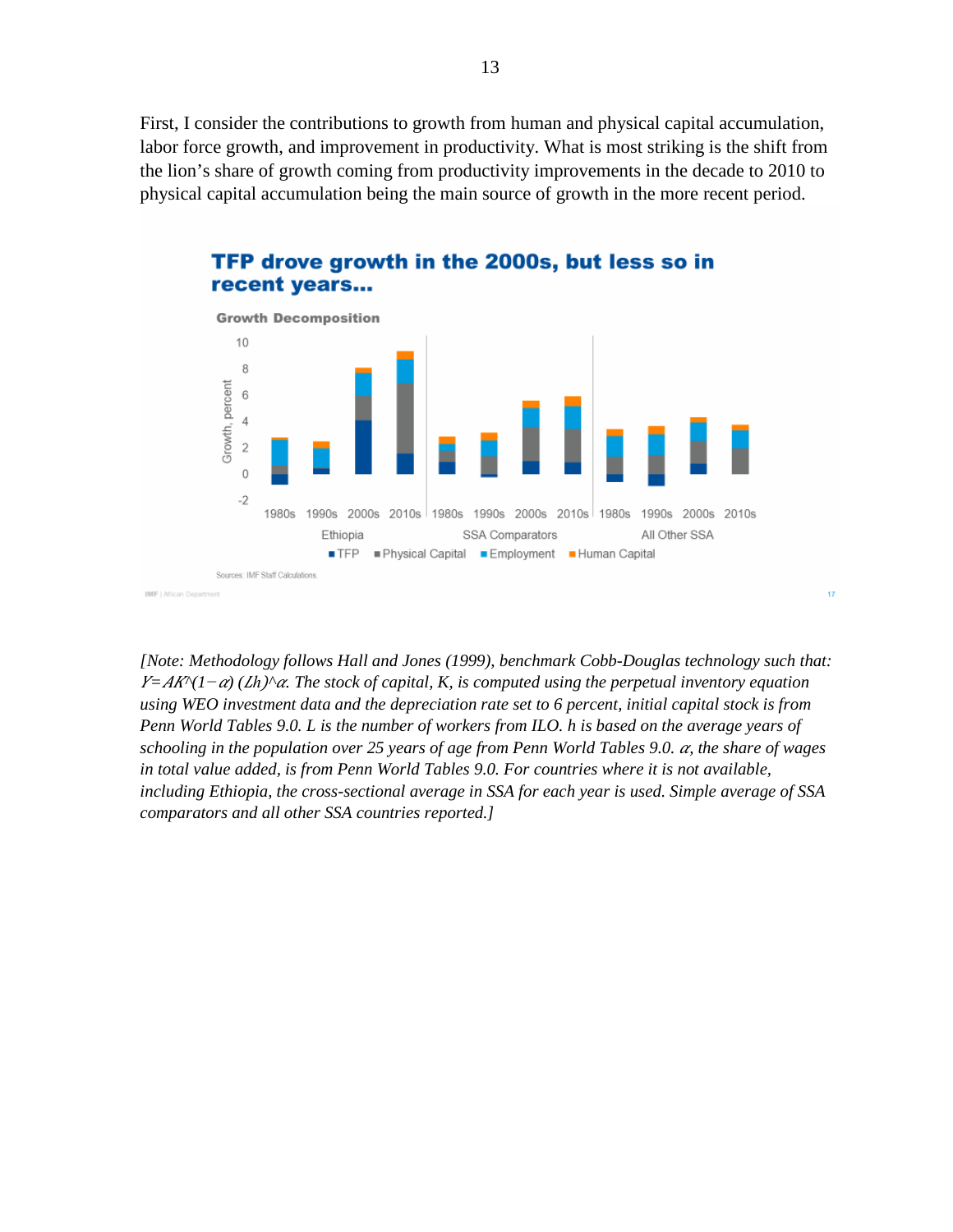Looking at developments from the demand side of the national accounts, again, much the same picture emerges. Investment, and to lesser degree private consumption, have contributed the most to growth.



#### ... with investment and private consumption being the main contributors to growth from the demand side...

*[Note: Simple average of SSA and non-SSA Comparators. Non-SSA comparator group includes Egypt, Tunisia, Vietnam, Bangladesh, Cambodia where growth is driven mainly by consumption, partly reflecting the fact that consumption is a much larger share of GDP.]*

18

There has been a surge in investment this decade. This is perhaps the most important point of departure in Ethiopia's strong growth performance. As such, this bears looking at a bit more closely.

Perhaps the first issue to consider is whether it has been private or public investment that has been the main driver. It looks like both, but most likely, public investment numbers understate the activities of the many state-owned enterprises.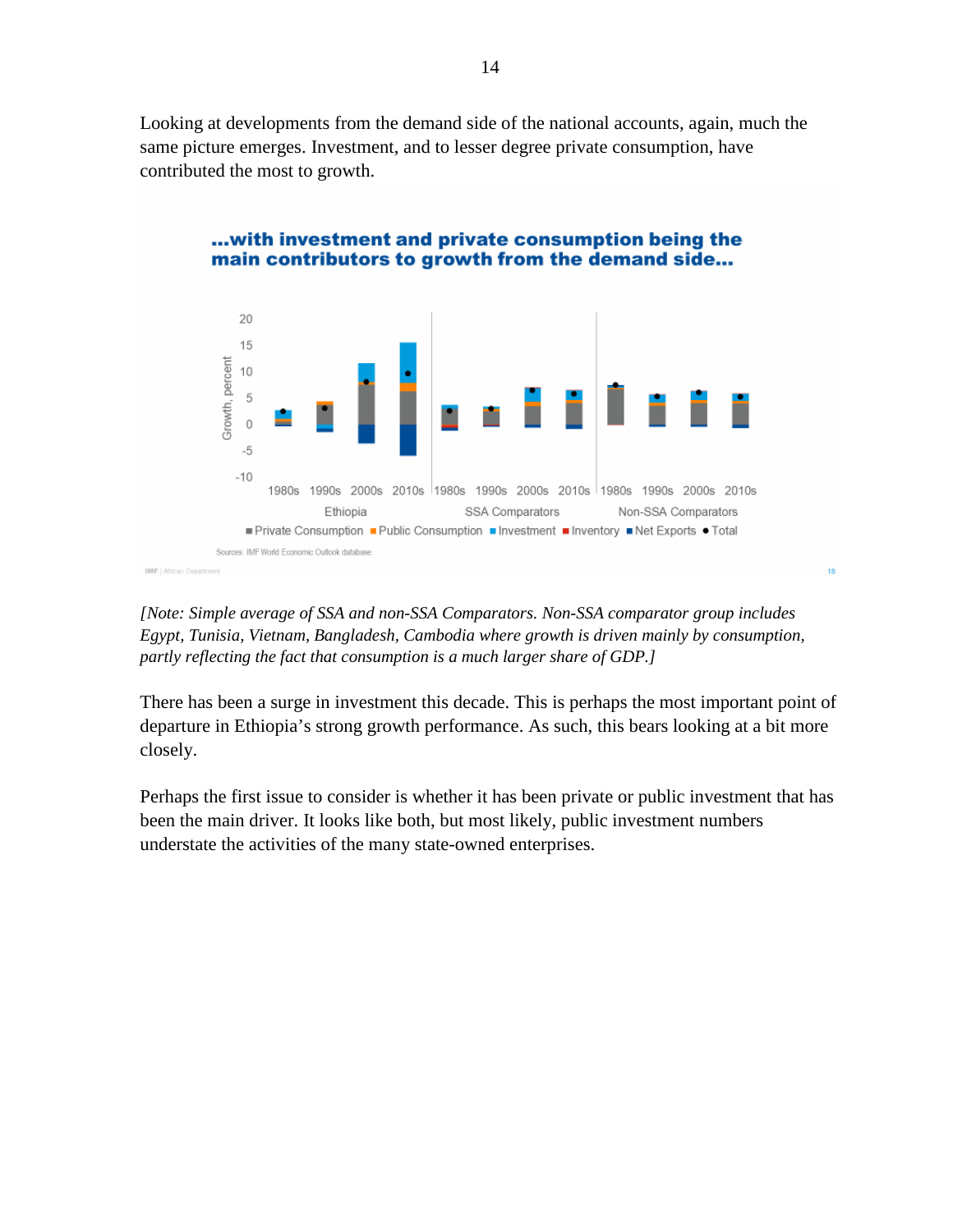

### ... with a strong impulse from public investment

15

This is a good segue to a discussion of the policies that have engendered this outcome.

Starting with fiscal policy, the path of public debt points to a fairly expansionary fiscal stance. For one, the level of public debt has increased from some 40 percent of GDP in 2008 to 60 percent of GDP last year. Note that we are normalizing by GDP which has been increasing furiously over this period. The fact that the debt to GDP ratio has increased markedly in this context shows just how pro-cyclical fiscal policy has been.

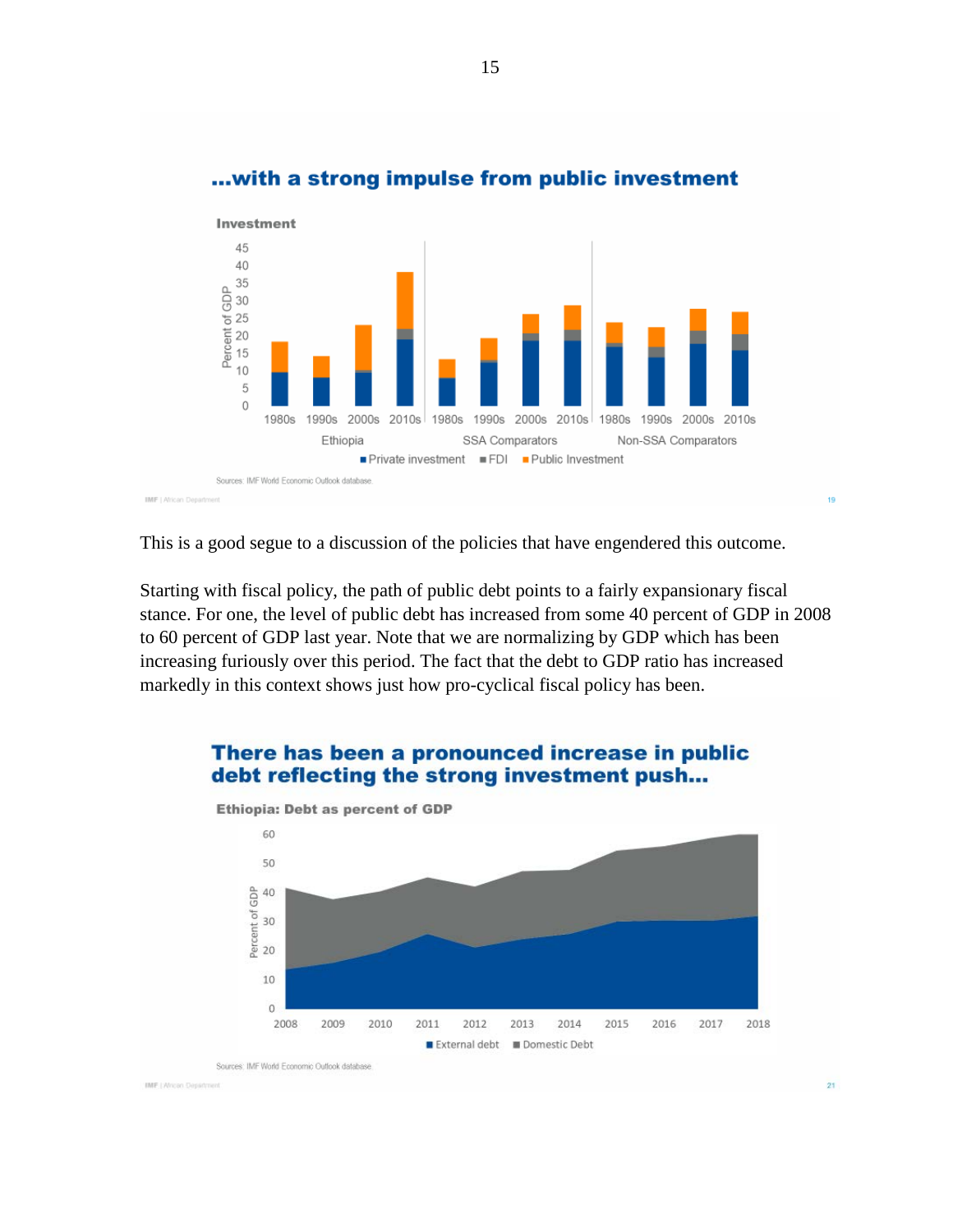The rate of increase in public debt relative to GDP is comparable to the other country groupings. But the scale of borrowing in Ethiopia has been an order of magnitude different. This has pushed up debt vulnerability ratios, placing Ethiopia at high risk of debt distress according to the IMF/World Bank debt sustainability analysis.



# ... despite favorable debt dynamics from high

In the monetary and exchange rate policy sphere, too, there has perhaps been a fairly different approach in Ethiopia.

Rather than the pro-market approach that has been evident in many African countries, there has been here more of a pro-business emphasis. This is evident in the government's strong efforts to direct financial savings to itself and to priority sectors, largely through state-owned enterprises.

Over the last two decades the share of credit to the public sector has been about 60 percent of total credit to the economy, while in sub-Saharan African comparator countries is has been just 30 percent of total credit.

Relatedly, the cost of credit has been kept low—either very low in real-terms or even negative at times.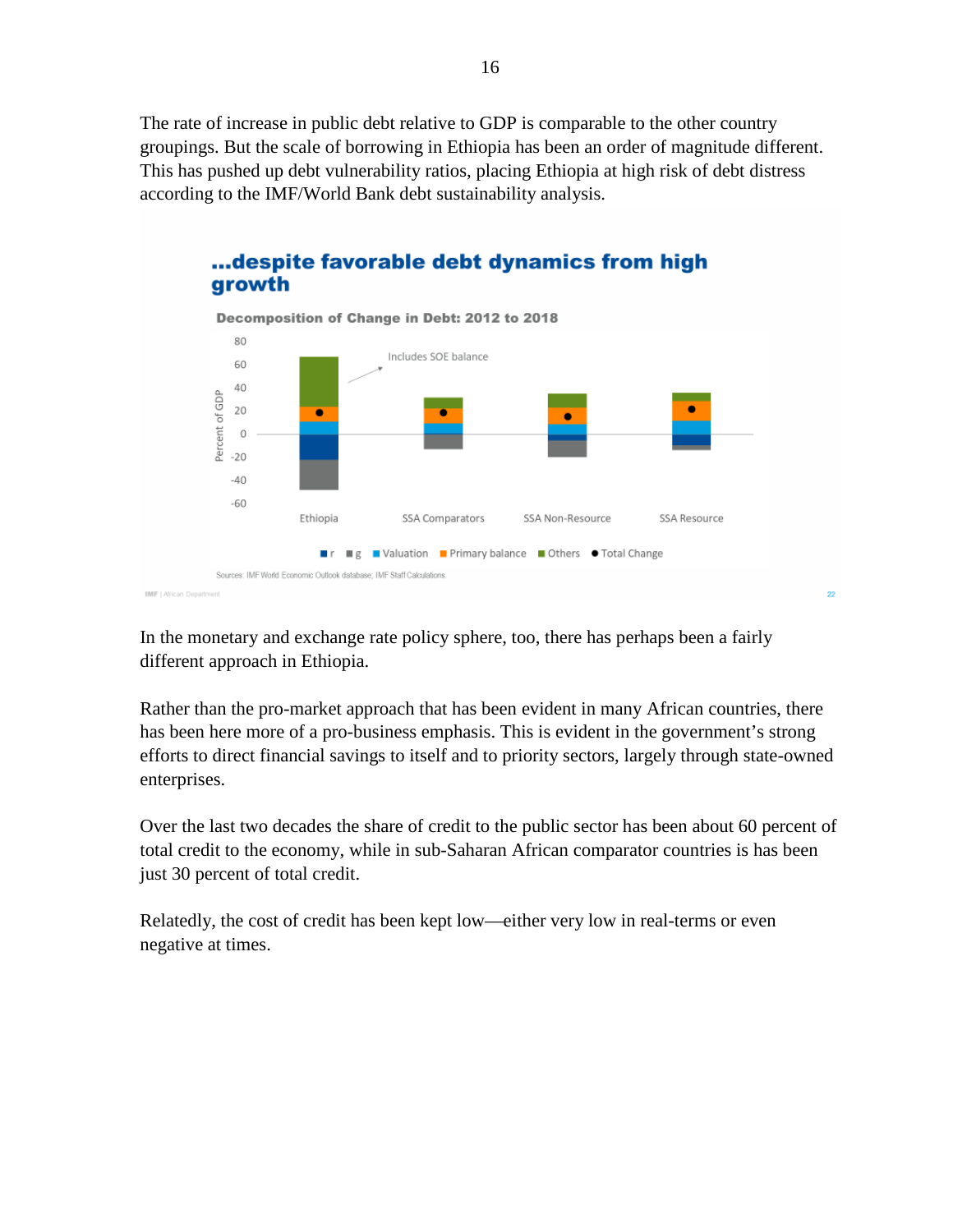

### Policies have also directed financial savings to the public sector

The effect of this has been to engender the very high levels of public investment that we have seen—indeed, higher than even some of the fastest growing countries globally at the time of their take-off.

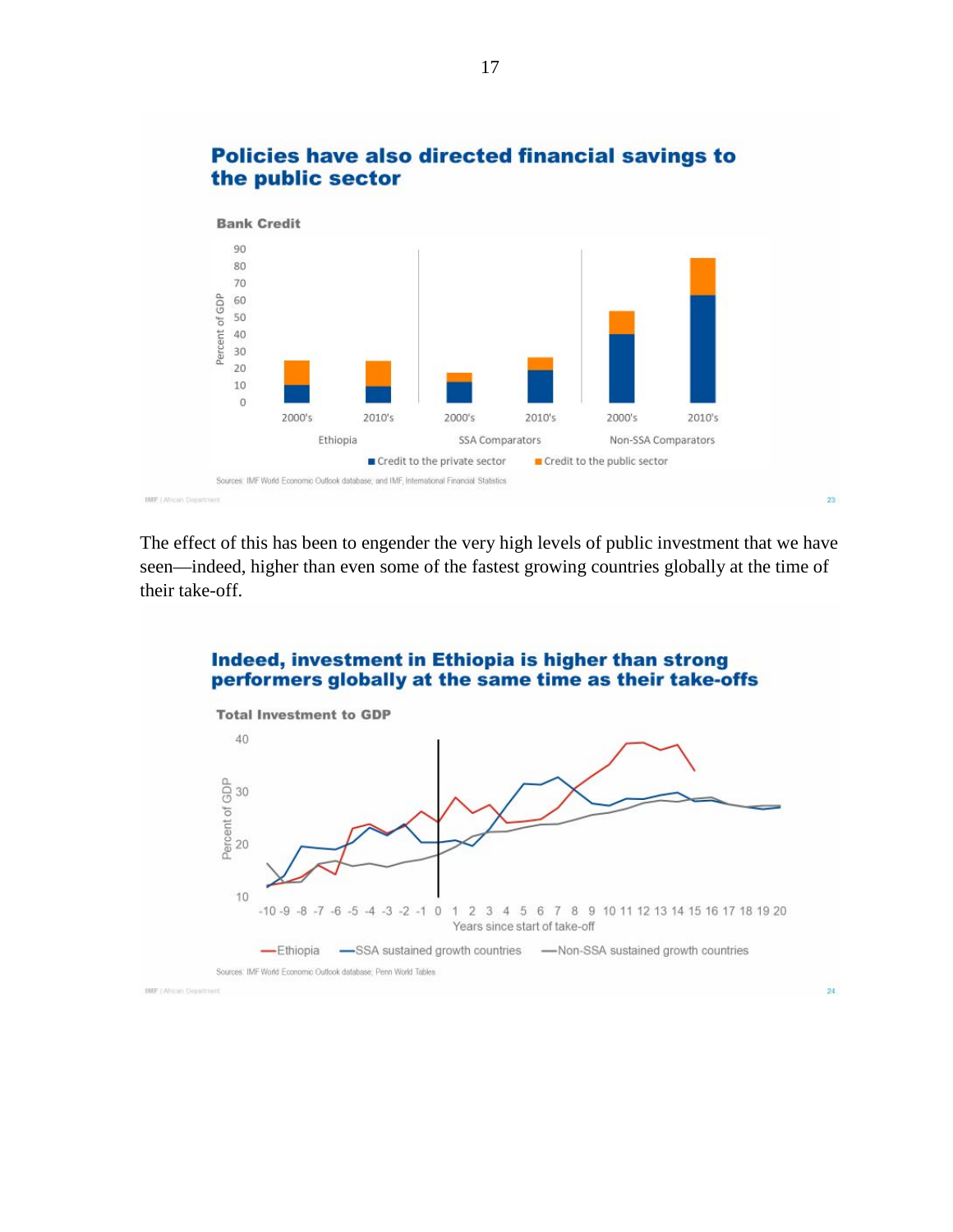That financial conditions have been looser is evident from the higher level of inflation in Ethiopia.



I would add here that this higher inflation has resulted in a more appreciated real exchange rate, which kept import prices low and supported public investment further still.

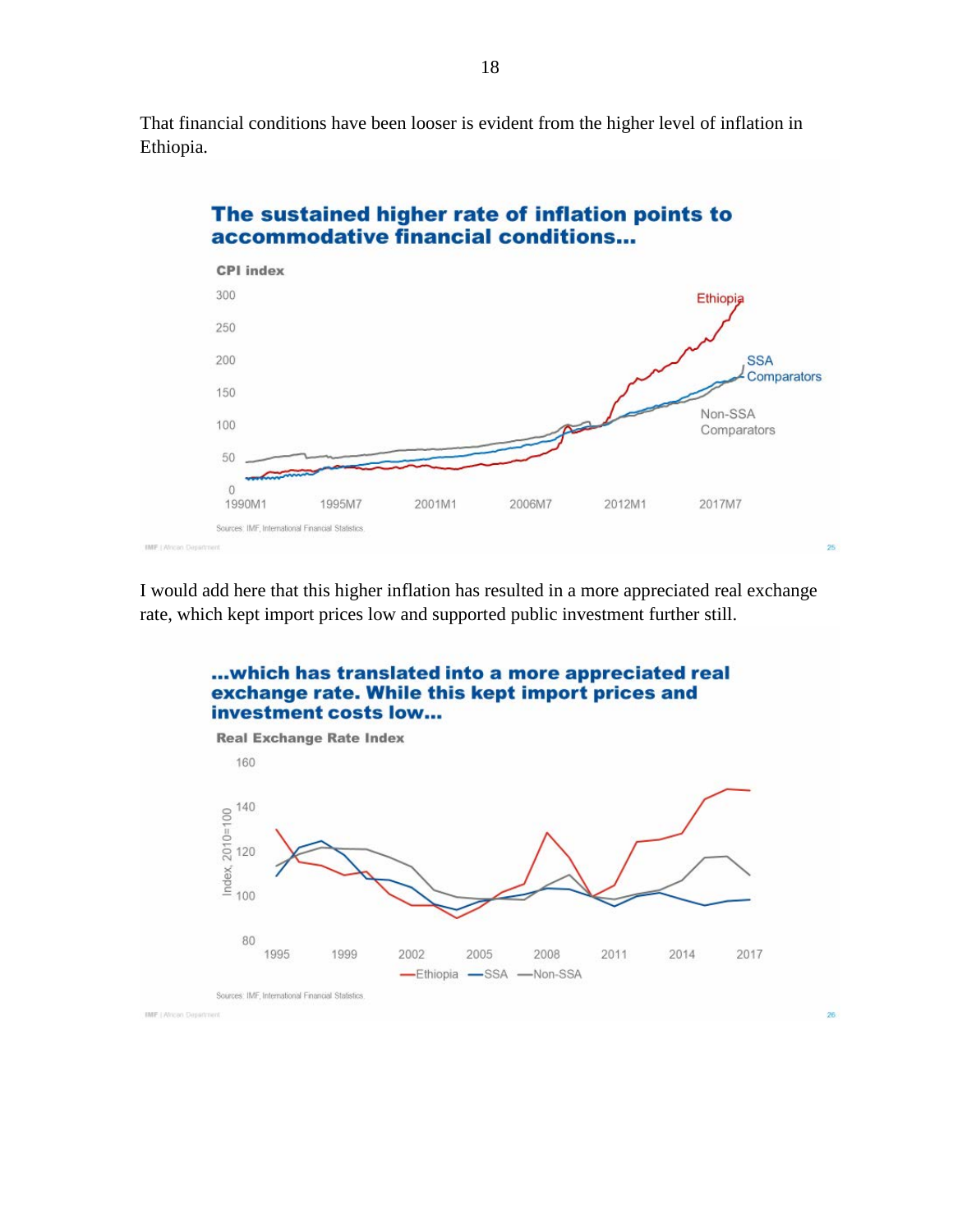But one consequence of this has been weak export performance. Most other sustained growth cases saw exports as a share of GDP increase substantially during the transition, but this has not been the case in Ethiopia. Exports as a share of GDP remains well below that of comparators, even as imports have risen sharply. Exports as a share of GDP has actually declined in recent years, which is highly unusual.



One last point for this section I want to touch on quickly is whether Ethiopia's performance has been driven by policies alone? My sense is that in addition to policies, stronger institutional capacity and government effectiveness in Ethiopia has also played a role.

This is evident from cross-country indicators of institutional strength. Just before Ethiopia's growth take-off, institutional quality was significantly higher than other countries with similar levels of income, even after controlling for trade openness and geography. This indicates that there was substantial potential for high growth, which has been realized in the period since.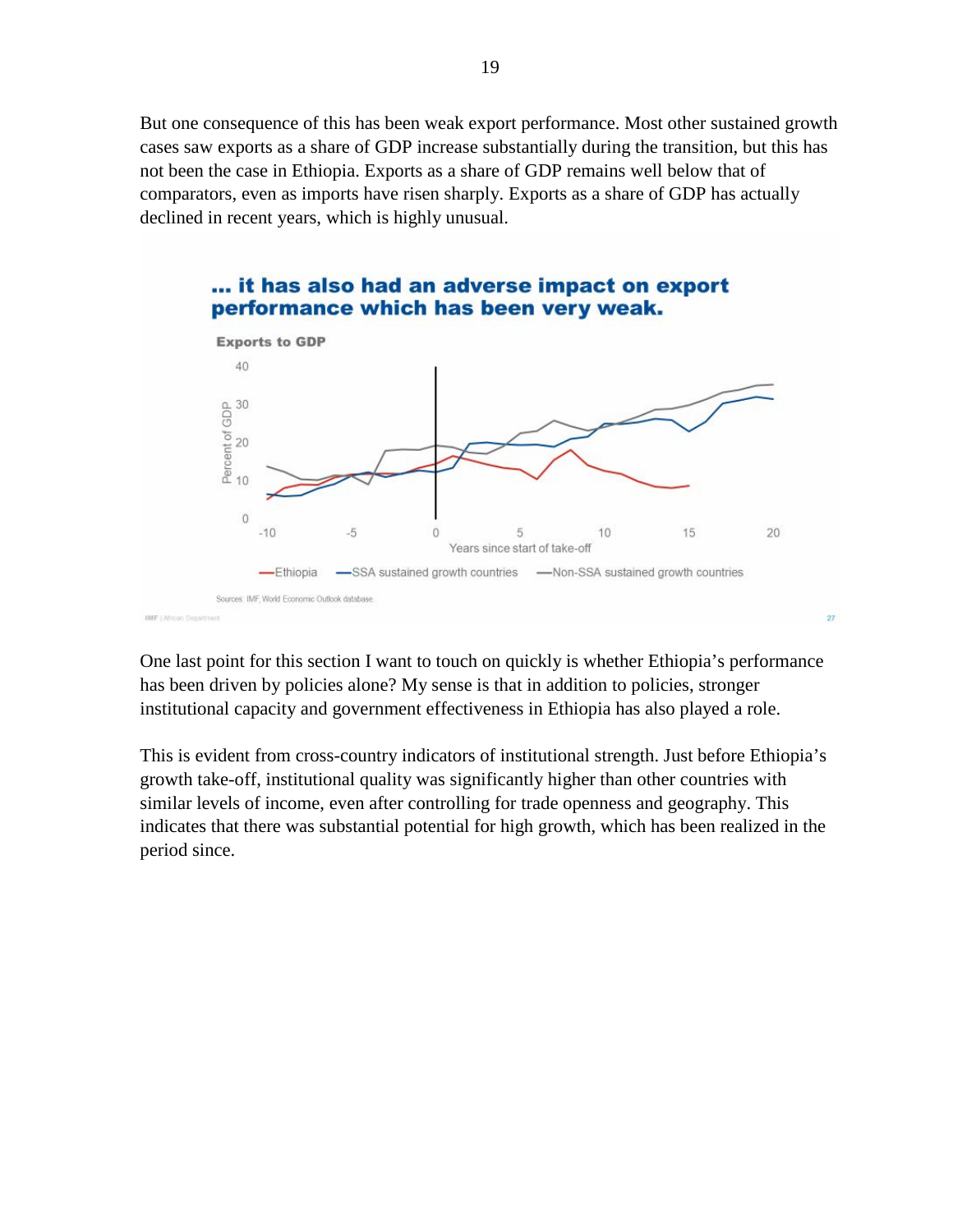

But the effectiveness of government is also visible indirectly from the very, very rapid progress that the country has been able to make in improving health and education outcomes despite spending levels having been broadly comparable (or even lower) than in other countries.

In all, the much higher rate of growth that has been evident in Ethiopia, particularly since around 2010, has been facilitated by policies that have sought to keep the cost of financing low for the public sector and public enterprises. But this has come at some cost—a marked increase in public debt, as well as a crowding out of the private sector and very disappointing export growth performance.

The flow aspect of the challenge facing the economy is evident in the pronounced elevated fiscal and external current-account deficits at the moment—this of course against the backdrop of binding stock constraints, a high debt burden and a foreign currency shortage.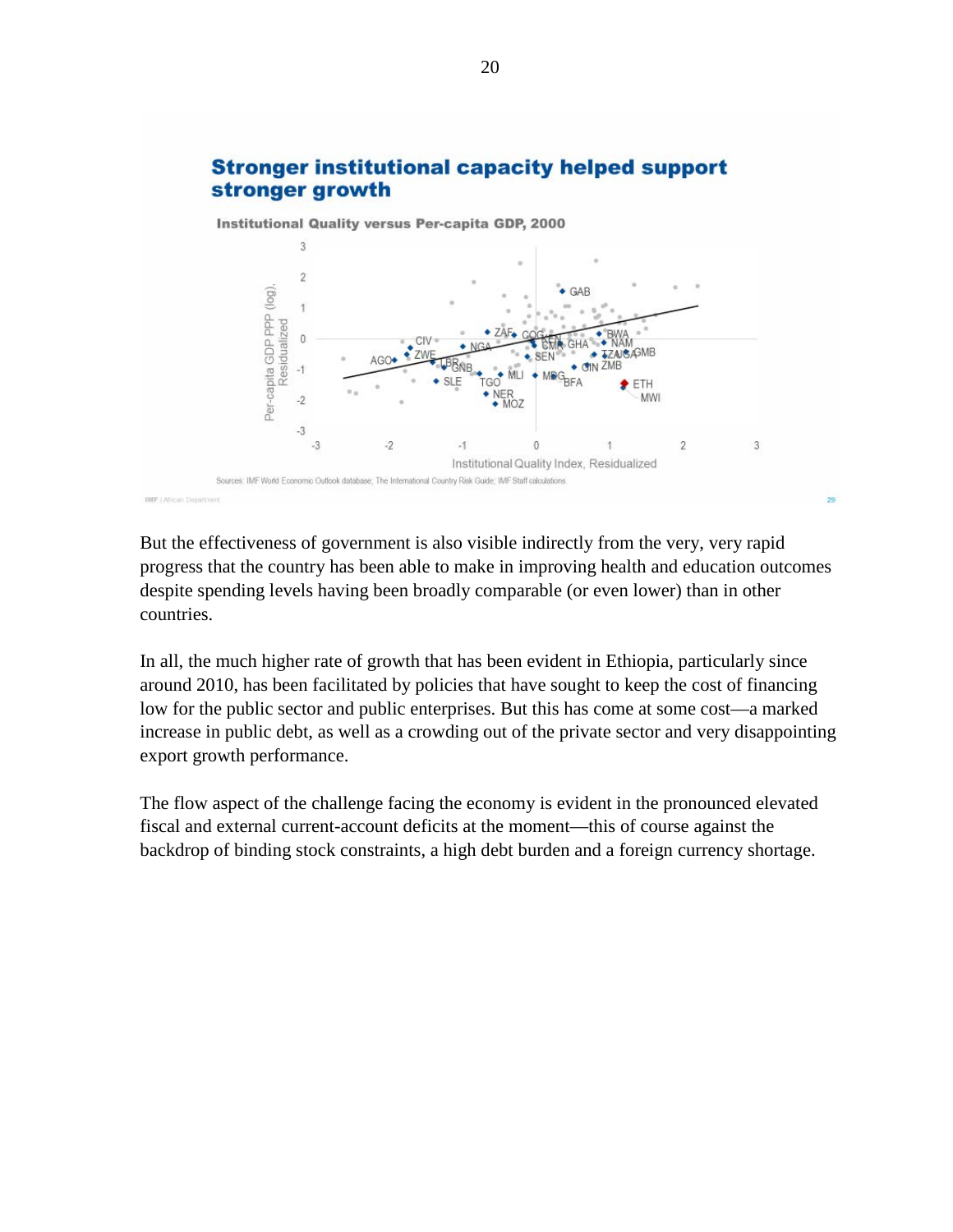# **Managing twin deficits: fiscal and external**



I want to be very clear on one point. It is important to note that while the investment drive in Ethiopia has come at some cost in terms of elevating macroeconomic imbalances, much of it has gone towards creating the strong infrastructure network that I noted earlier. Provided the economic returns of this investment are sufficiently high and can be captured by the state, the benefits in the long-run will be considerable.

# **Conclusion: What Next?**

I want to end my presentation by offering a few concluding thoughts.

They say that to a hammer, everything looks like a nail. As a macroeconomist working in an institution whose raison d'etre is to avert macroeconomic crisis, I hope you will forgive my preoccupation on the macroeconomic pressure points that I have been dwelling on at some length this morning.

It is not for lack of appreciation on the developmental progress that has been made. Some 30 years after the end of the Cold War, Ethiopia and much the rest of sub-Saharan Africa are much-changed. It goes without saying that poverty remains unbearably high, the fruits of strong growth in some countries have accrued disproportionately to the better off, and far too many people are still impacted by conflict. But there has also been much progress and transformation. And, I am not talking about skin-deep changes such as shiny new buildings or a better sky line, but fundamental progress that has shifted the opportunity set of a generation.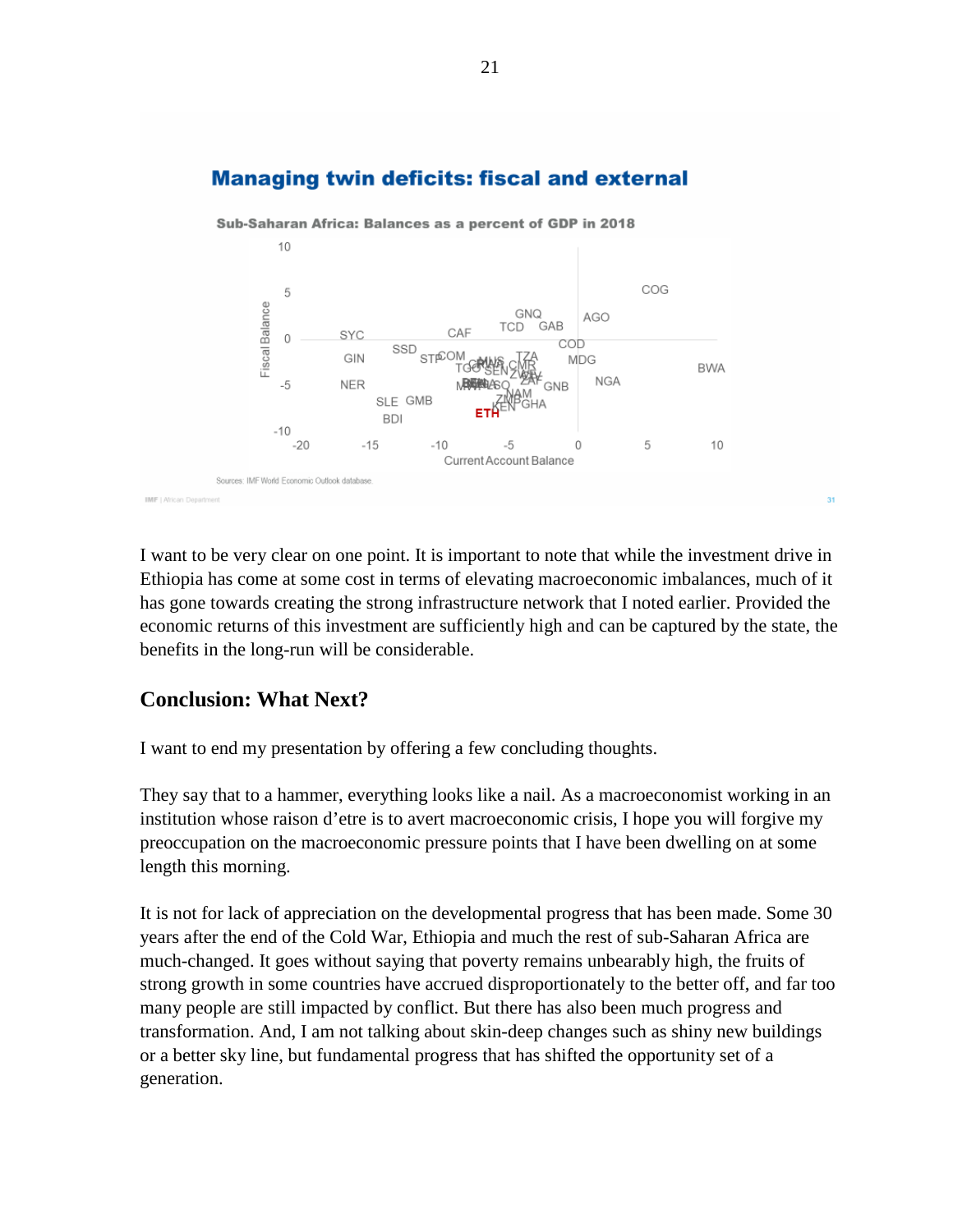All the same, with so much effort and sacrifice having been made to get to this point it would be a great pity if the elevated macroeconomic imbalances that we are seeing in some countries across the region were to reduce growth or, worse still, create financial crisis.

Needless to say, this would be detrimental to the ultimate goal of raising living standards for all and creating much needed jobs for a growing, and youthful population.

This can be avoided with strong attention to two policy areas:

First, there is an urgent need to increase government revenues.

Over the last couple of decades, countries have made a huge investment effort, particularly in infrastructure. Notably so here of course, as just laid out. But the returns on this investment have not been captured in tax revenues. Unless tax revenue increase markedly, how is the debt that has been contracted to undertake this investment going to be repaid?

More generally, how will the additional investment that is still needed in many, many areas going to be sustained? This really is a pressing priority here and elsewhere. Tax to GDP ratios have to increase to the 20 percent of GDP mark or more in the coming years.

### To date, progress in capturing the rate of return on all the investment by the tax system has been very weak